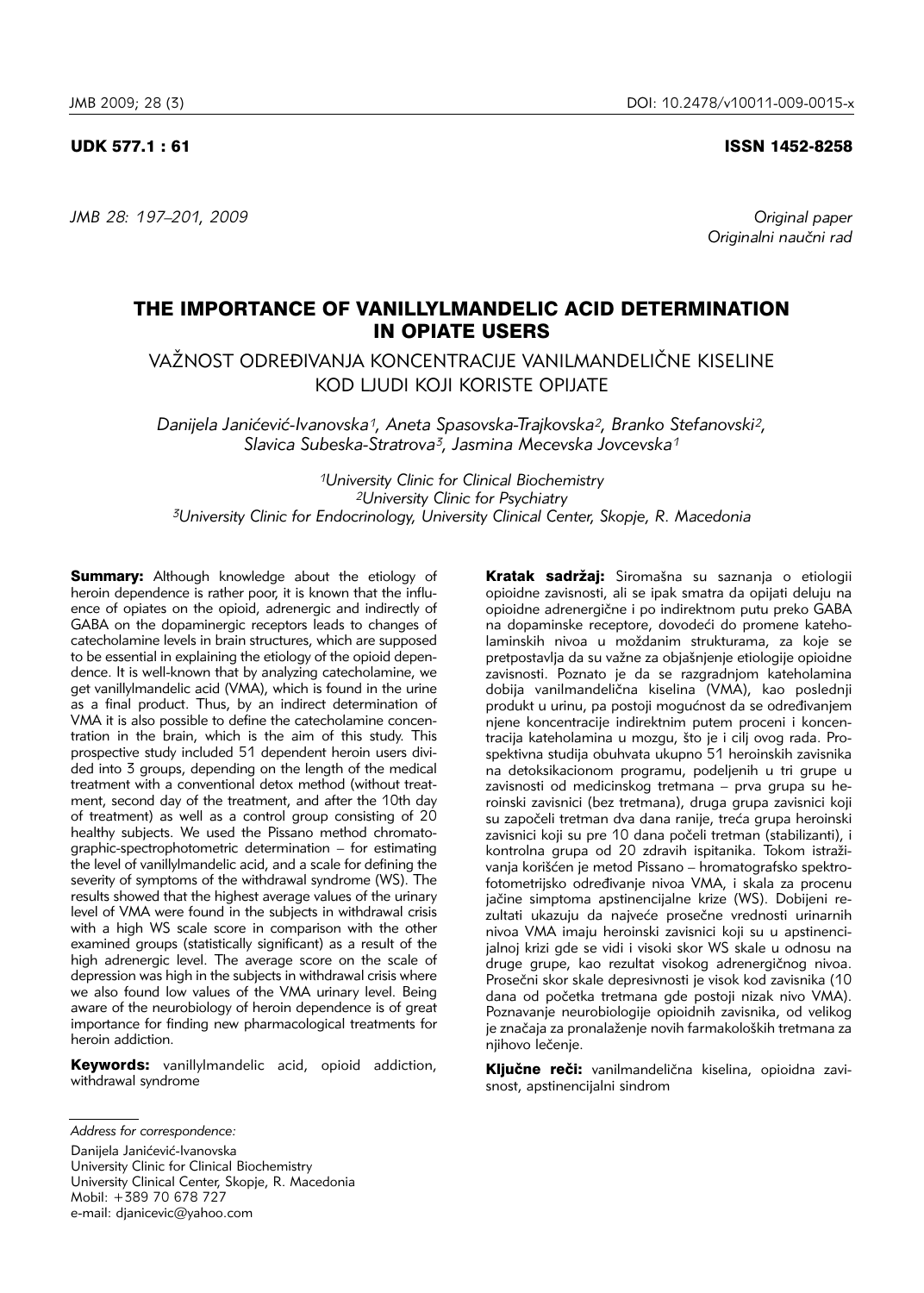### **Introduction**

The term opiates is used for psychoactive substances as well as for the half-synthetic drug heroin, which is produced from poppy seeds. Intake of heroin into the human organism via nasal snorting, by inhaling its vapors, that is, heating heroin on a piece of foil, and intravenous injection have influence on the intensity and character of the negative effects (1). High liposolubility of heroin enables rapid heroin crossing of the blood-brain barrier and the consequent metabolic activation of CNS. Heroin is hydrolyzed to 9-monoacetylmorphine that enters the CNS and has the same pharmacological characteristics as heroin. It is further deacylated to morphine, which remains present and potent in the CNS long after heroin elimination from the organism (2).

Opioid dependence is a result of the effect of opioid adrenergic receptors and indirectly of GABA effect on dopamine receptors that lead to changes of catecholamine levels in the brain structures, which indirectly assess the heroin effects on the CNS (3, 4).

It is also assumed that the dosage is not the unique factor for the changes in the organism that appear after heroin use, but the mode of application is essential, too (high doses by intravenous injection lead to fatal outcome) (5). All these are important for further therapeutic procedures (6).

The dose and time duration of opiate application are in positive correlation with the clinical picture of opiate dependence along with the catecholamine levels in the brain that are indirectly precisely assessed through their urine catecholamine products - vanillylmandelic acid (VMA). By catecholamine degradation under the effect of the enzyme catecholamine-omethyl-transferase (COMT) VMA is obtained, which is found in the urine as a final product (7).

VMA values reflect the real catecholamine production in the brain structures. Thus, determination of VMA in urine is very important in order to assess the indirect heroin effect on catecholamine production in the brain  $(8-10)$ . Some studies have reported that by the effect of heroin on brain structures, changes in the level of catecholamine, that is, catecholamine concentration in the organism are also provoked. Heroin arouses pleasant feelings, but on the other hand, withdrawal crisis may appear as well as the addiction syndrome (11).

In this paper, the presence of VMA that is found as a final product in the urine of opioid-dependent drug users was determined, as well as the indirect VMA influence on CNS during a ten-day period in patients undergoing a detoxification program.

### Material and Methods

The investigation included 51 subjects of both sexes, aged between 18 and 35 years (mean age 22 years), who signed a written consent for their participation in this investigation. The patients were divided into three groups depending on the duration of detoxification treatment. Detoxification was done with benzodiazepines and parenterally with vitamins from the B-complex group.

Sixteen (22%) patients who are regular users of opiate agents (heroin) without treatment (first day of heroin interruption) were named group A; 18 (35.4 %) patients who were undergoing detoxification treatment on day 2 (second day after heroin interruption, when withdrawal crisis appears) were named group B;  $17$  (23.9%) patients who were undergoing detoxification treatment on day 10 (tenth day after heroin interruption and they were in a stable condition) were named group C.

The control group consisted of 20 healthy subjects – blood donors, with normal laboratory findings, with similar distribution by sex and age as the examined patients. This group was named H.

VMA was determined in all subjects. 24-hour urine was collected and acidified with 10 mL HCl. VMA was determined using the Pissano method – chromatographic-spectrophotometric determination (12). VMA reference values are  $9.0 - 34.6 \mu$  mol/24h.

The results obtained were statistically analyzed with the SPSS 10 for Windows statistical program. A method for descriptive statistical analyses, Student's ttest was used for the analysis. Values of  $p < 0.005$  were considered to be statistically significant.

#### **Results**

By applying the t-test for independent samples we tested the differences in the average length of heroin dependence between the three examined groups. Subjects from group B had significantly longer opioid addiction in comparison with group  $A$  ( $p < 0.05$ ); significantly longer in comparison with those in the stabilization phase, group C (p<0.001), while the length of opioid addiction in group A was insignificantly longer in subjects on street heroin (group A) than in subjects who were in the detoxification program for 10 days, group C (p>0.05). The highest average VMA values were found in group B (50.9  $\pm$  8.7), lower in group A (38.8  $\pm$  9.2), the lowest in group C (33.2  $\pm$ 6.1), and in the control group H (32.3  $\pm$  1.2).

Table I Mean values of VMA urinary level by groups.

| VMA, µmol/L     | N  | Mean   | Min   | Max   | SD   |
|-----------------|----|--------|-------|-------|------|
| Group B         | 18 | 50.951 | 37.60 | 62.70 | 8.66 |
| Group A         | 16 | 38.851 | 27.30 | 62.50 | 9.19 |
| Group C         | 17 | 33.22  | 22.10 | 43.20 | 6.08 |
| Control group H | 20 | 32.34  | 30.00 | 34.00 | 1.18 |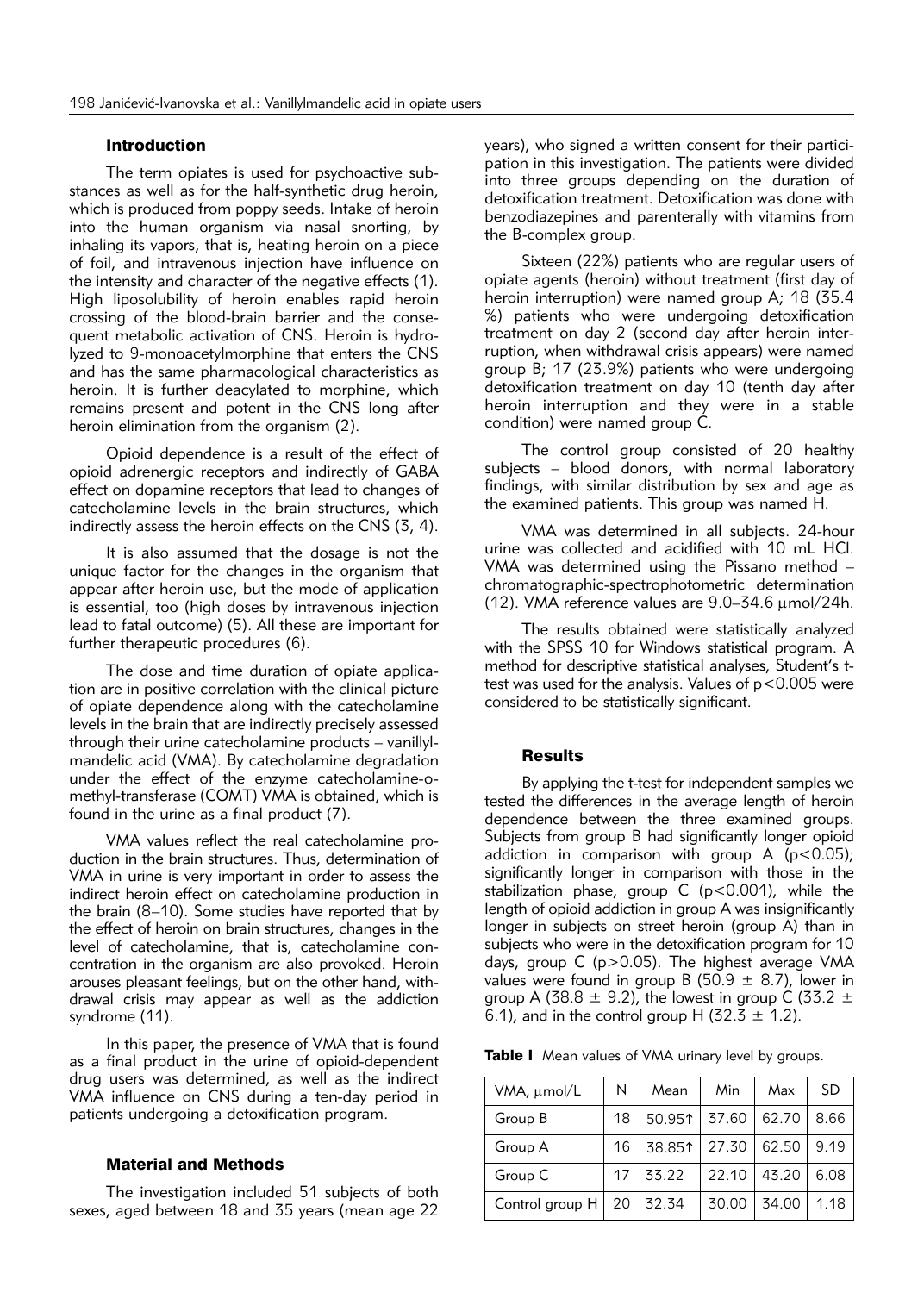| <b>WS</b>                   | Group B               |                           | Group A               |                           | Group C               |                           |
|-----------------------------|-----------------------|---------------------------|-----------------------|---------------------------|-----------------------|---------------------------|
|                             | Number of<br>patients | Number of<br>patients (%) | Number of<br>patients | Number of<br>patients (%) | Number of<br>patients | Number of<br>patients (%) |
| 1 – moderate                | 0                     |                           | 12                    | 75.00                     | 17                    | 100.00                    |
| $2 - \text{mild}$           | 8                     | 44.44                     | 4                     | 25.00                     |                       |                           |
| $3 -$ severe                | 10                    | 55.56                     |                       | 0                         |                       |                           |
| Total number<br>of patients | 18                    | 100.00                    | 16                    | 100.00                    | 17                    | 100.00                    |

**Table II** Distribution of values of the severity of withdrawal symptoms (WS) by groups.

Group B had significantly higher average values of VMA (50.09  $\pm$  8.7) in comparison with the control group (32.3  $\pm$  1.2) (p<0.001). Group A had also significantly higher values (38.8  $\pm$  9.2) (p < 0.001), whereas the VMA value in group C (33.2  $\pm$  6.1) did not significantly differ in comparison to the control group H.

Deviations from the normal values ( $\leq$  34  $\mu$ mol/L) with regard to increased average values were registered in the addicts from group B and group A. The results of the tested differences of average VMA serum concentrations between the examined groups are presented in *Table I*.

The subjects from group B had significantly higher average values of the analyzed acid in comparison with the other examined groups ( $p$ <0.01). Heroin addicts from group A had significantly higher average values of VMA in comparison with both addicts from group  $C$  ( $p < 0.05$ ) and control subjects (p<0.01).

Withdrawal crisis according to the withdrawal scale scores can be mild, moderate and severe. Among addicts in the acute phase (group B), there were no subjects with moderate form of withdrawal crisis, while more than 50% of these subjects had severe degrees of withdrawal crisis. Among street heroin-dependent users (group A), there were none with a severe degree of withdrawal crisis, 75% had a moderate degree and 25% a mild degree that was the result of abstinence. All 17 patients in the stabilization phase (group C) had a moderate degree of withdrawal crisis. Obtained results are shown in *Table II*.

## **Discussion**

Some studies have reported increased urinary elimination of the catecholamine metabolite 3- -methoxy-4-hydroxyphenylglycol (MHPG) in the majority of heroin addicts in comparison with a control group (13). In the study conducted by Roffman et al. (14), the level of catecholamines, that is, their urinary metabolite VMA was monitored and it was proved that VMA increase was analogous to heroin administration in the group of examined drug

users (chronic heroin addicts) and it was bigger in comparison with the control group. Also, the investigation conducted by Macedo et al. (15) showed that the plasma level of conjugated catecholamine was increased in heroin addicts.

In our study we examined the urinary level of VMA and the results obtained showed that street heroin-drug users from group A had significantly higher average VMA values than the control group of subjects.

Literature data have confirmed a positive relation between the length of opioid addiction and changes in the catecholamine level during opiate abuse (16).

There is a positive correlation between VMA concentrations in urine and the length of opioid addiction. The value of coefficient P has shown that the relation ranges between moderate and high in addicts in severe withdrawal crisis. Concentration of vanillylmandelic acid in urine increases proportionally with the length of opioid addiction; long-term addiction is associated with higher concentrations of this acid. The patients from group B who were in the second day of the detoxification program were found to be in a more severe withdrawal crisis and they were longer-term addicts. This relation, that is correlation, is strong and is statistically significant.

During early withdrawal crisis an increase in catecholamine secretion was noticed monitored by increase of the excretion of urinary MHPG and VMA (17). We have also examined the urinary level of VMA and the results obtained pointed to significantly highest average values of VMA in comparison with the remaining groups and the control group. The subjects in acute withdrawal crisis had significantly higher average values of the analyzed acid when compared to the other groups.

According to some researchers the urinary level of VMA in the first days of withdrawal crisis in opioid addicts is increased and then stabilized to the normal level (18). Results presented in the study of Alec Roy demonstrated that there were no significant differences of correlation between the plasma level of VMA in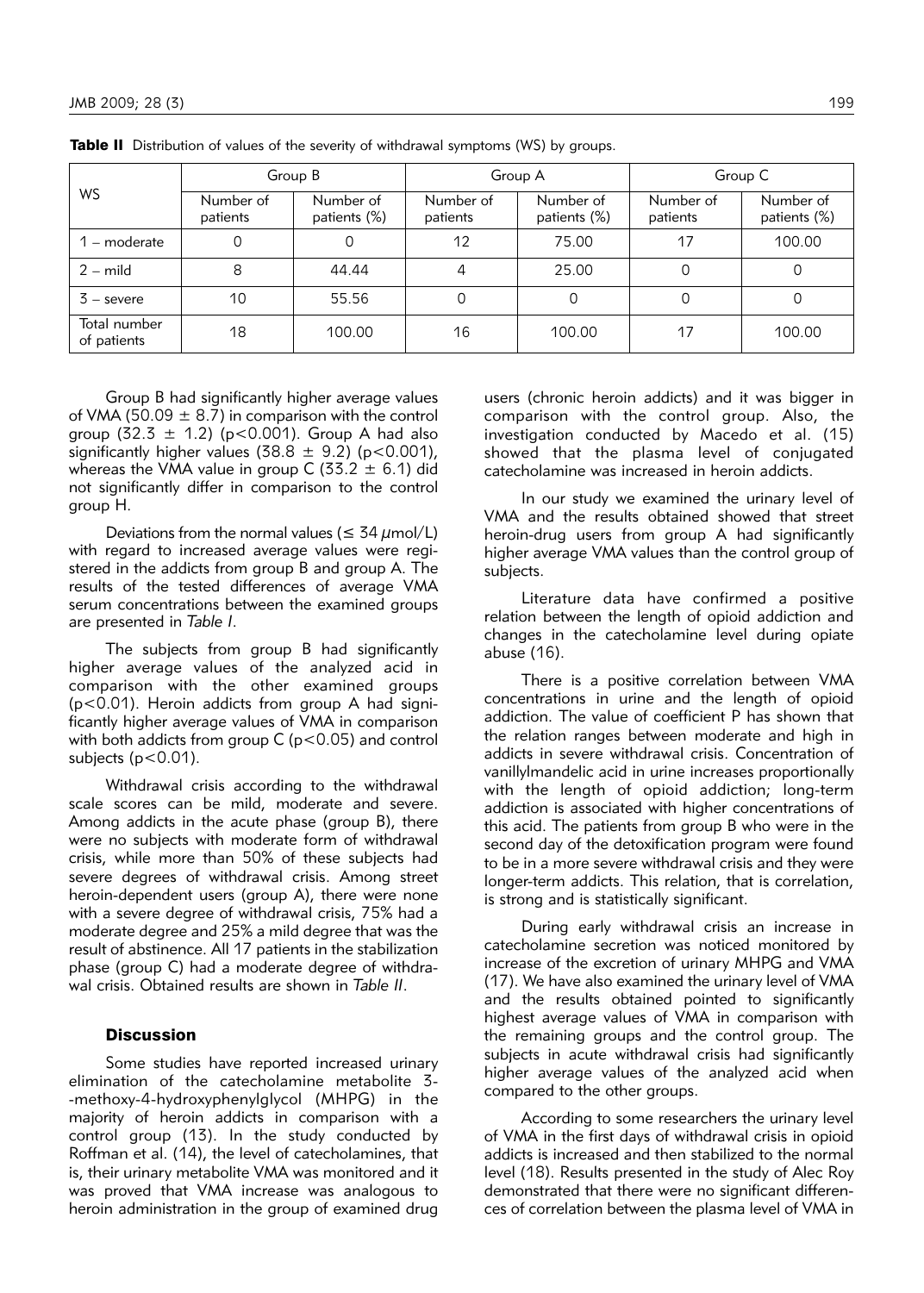abstinent heroin dependent addicts when compared with the control group and in relation to the number of days of abstinence (until the 28th day of abstinence and after the 28th day of abstinence) (19).

In our subjects from the group of stable examinees (abstinent patients after the 10th day of detoxification), a significant decrease of the urinary level of VMA was proved in comparison with the other groups and the control group (healthy population). The obtained average values of VMA in addicts in the stabilization phase did not differ significantly from those in the healthy subjects, that is, the tested differences between them were statistically insignificant.

In the programs for detoxification with phenothiazines and benzodiazepines the most commonly used protocol for detoxification treatment is based on the grounds that in opioid addiction there is presynaptic dopaminergic stimulation, and thus the most frequently applied medications are those that block the dopamine release – dopamine antagonists (20, 21).

According to some studies the severity of withdrawal crisis is in direct correlation with the applied dose, intravenous injection and length of opiod addiction (22). The patients in their second day of the detoxification program experience a more severe withdrawal crisis if they are long-term addicts. Usually, long-term heroin use is related to increase of the dose, which leads to emphasizing the withdrawal signs and symptoms (as was the case with the group B in our study). Opioid-dependent addicts from the group A had increased values when compared with the controls. The VMA values in the subjects from the group C did not significantly differ from group H,

which points to the fact that these values are a result of successful detoxification and can be used as a predictor for further successful treatment.

Testing differences of the withdrawal scale scores in all examined relations were highly statistically significant (p<0.01). Therefore, a conclusion could be drawn that subjects in the acute withdrawal crisis have significantly higher scores on the withdrawal scale than the patients on the first day and those in the stabilization phase – the 10th day of treatment (23, 24). Also, patients on their first day of treatment had significantly higher scale scores than those in the stabilization phase (the 10<sup>th</sup> day of treatment); however, this statistical significance was smaller than the significance registered between the patients in acute state and the remaining two groups.

The results of this clinical study have confirmed the expected conclusions, having in mind the numerous cited references.

In conclusion, opioid addiction is characterized by an increased VMA value in the urine, especially in the withdrawal crisis that is characterized by significantly high VMA values and is of key importance for the assessment of the severity of withdrawal crisis. The detoxification program conducted on heroindependent addicts enables normalization of the VMA values on the 10th day of treatment. Our notions imply that VMA determination is indispensable for the indirect assessment of opioid addiction and for the course and outcome of the treatment. This means that opioid addiction as a diagnosis should be taken into account seriously and adequately treated for the well-being of opioid-dependent drug users.

#### **References**

- 1. Zquierdo Patron M, Martinez-Moratalla J, Gonzales Valladers G. Broncho-spasm from heroin inhalation. An Med Interna 2001; 18: 165.
- 2. McFarland K, Ettenberg A. Haloperidol does not attenuate conditioned place preferences or locomotors activation produced by food or heroin-predictive discriminative cues. Pharmacology, biochemistry, and behavior 1999; 62: 631–41.
- 3. Lawford B, Young R, Noble E, Sargent J, Rowel J. The D2 Dopamine Receptor A1 Allele and Opioid Dependence: Association With Heroin Use and Response to Methadone Treatment. American Journal of Medical Genetics Neuropsychiatric Genetics 2000; 96: 592–8.
- 4. Cousins MS, Roberts DC, De Wit H. GABA (B) receptor agonists for the treatment of drug addiction: a review of recent findings. Drug and alcohol dependence 2002; 65: 209–20.
- 5. Platt DM, Rowlett JP, Spealman RD. Discriminative,

stimulus effects of intravenous heroin and its metabolites in rhesus monkeys: opioid and dopaminergic mechanisms. Journal of pharmacology and experimental therapeutics 2001; 299: 760–7.

- 6. Giannini J. An Approach to Drug Abuse. Intoxication and Withdrawal. Am Fam Psych 2000; 661: 2763–74.
- 7. Cadlovski G. Nevroleptici. Koniks 1999; 12–50, 86–92.
- 8. De Maio D, Caponeri MA, Cicchetti V, Mellado C, Scieghgi G. Sulpiride and extrapyramidal syndromes in chronic heroin addiction. Neuropsychobiology 1978; 4: 36–9.
- 9. Gerra G, Zaimovic A, Zambelli U, Delsignore R, Baroni MC, Laviola G. Neuroendocrine correlates of depression in abstinent heroin-dependent subjects. Psychiatry research 2000; 96: 221–34.
- 10. The effects of heroin on catecholamine metabolism in man. Natl Inst Drug Abuse Res Monogr Ser. 1985; 137–45.